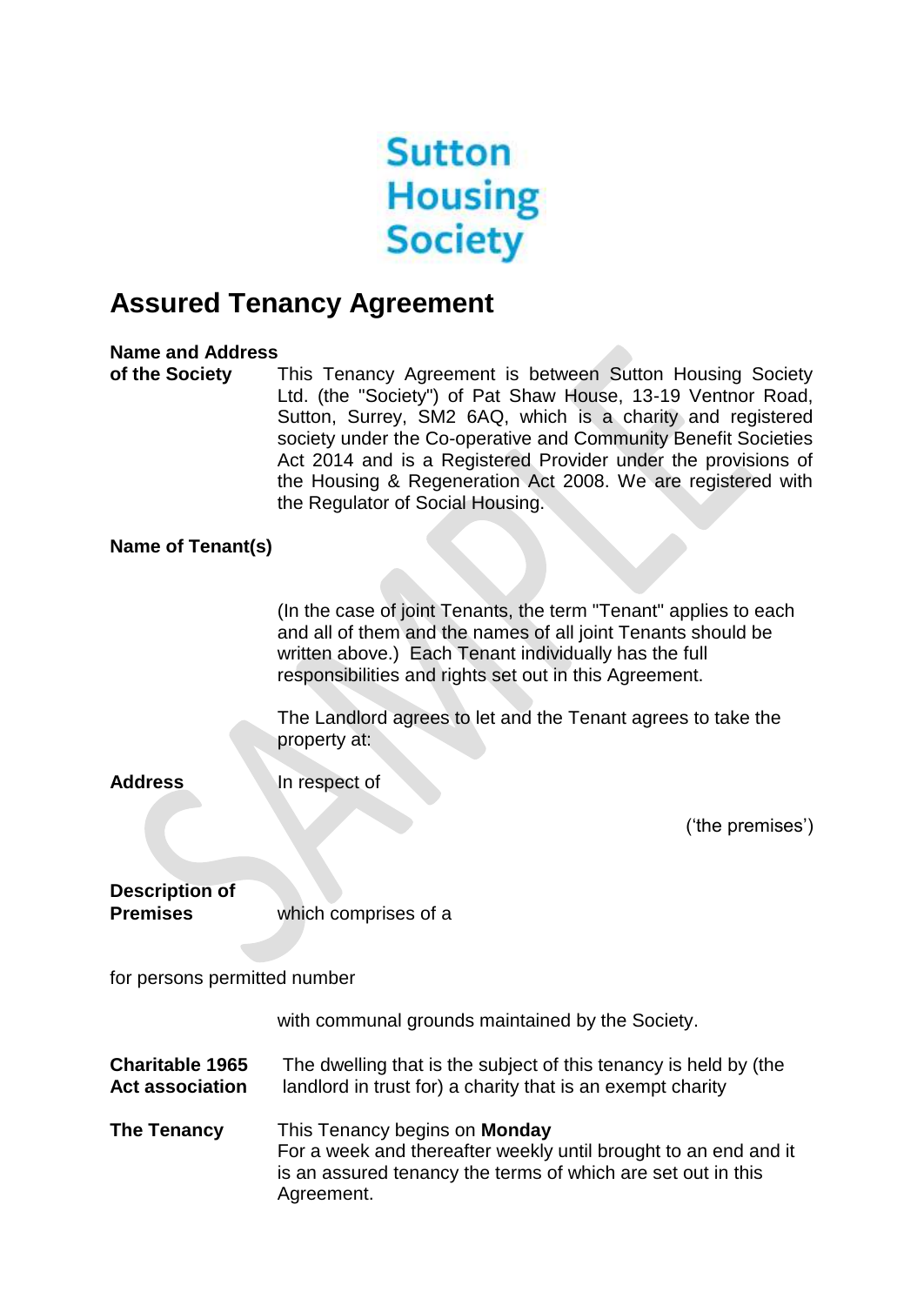# **GENERAL TERMS**

|                              | 1. | The Society and the Tenant agree as follows:-                                                                                                                                                                                                                                                           |
|------------------------------|----|---------------------------------------------------------------------------------------------------------------------------------------------------------------------------------------------------------------------------------------------------------------------------------------------------------|
| Payments for<br>the Premises | 1. | (i) The weekly rent for the premises, exclusive of service<br>charge at the start of the tenancy shall be:<br>£                                                                                                                                                                                         |
|                              |    | (ii) The weekly service charge at the start of the tenancy<br>shall be:<br>£                                                                                                                                                                                                                            |
|                              | 2. | The payment of rent and service charge is due in<br>advance the Monday of each week                                                                                                                                                                                                                     |
|                              |    | £<br>p<br><b>Net Rent</b>                                                                                                                                                                                                                                                                               |
|                              |    | Service Charge - HB Eligible                                                                                                                                                                                                                                                                            |
|                              |    | Water Rates (other charges)                                                                                                                                                                                                                                                                             |
|                              |    | Heating                                                                                                                                                                                                                                                                                                 |
|                              |    | Wifi - Non - HB Eligible                                                                                                                                                                                                                                                                                |
|                              |    | <b>TOTAL RENT PAYABLE</b>                                                                                                                                                                                                                                                                               |
|                              |    | In this Agreement the term "Rent" refers to the sum of the<br>Net Rent, Service Charge and other charges set out<br>above or as varied from time to time in accordance with<br>this Agreement.                                                                                                          |
| <b>Services</b>              | 3. | (i) The Society shall provide 'the services' in connection<br>with the premises in the attached schedule for which the<br>tenants shall pay a service charge                                                                                                                                            |
|                              |    | The Society agrees with the Tenant to take all reasonable<br>steps necessary for the provision of 'the Services'<br>provided that the Society shall not be liable for failure to<br>provide the services caused by a temporary breakdown of<br>plant of machinery or acts or events beyond its control. |
|                              |    | (ii) The Society may, after consulting the Tenants affected,<br>increase, add to, remove, reduce or vary the services<br>provided.                                                                                                                                                                      |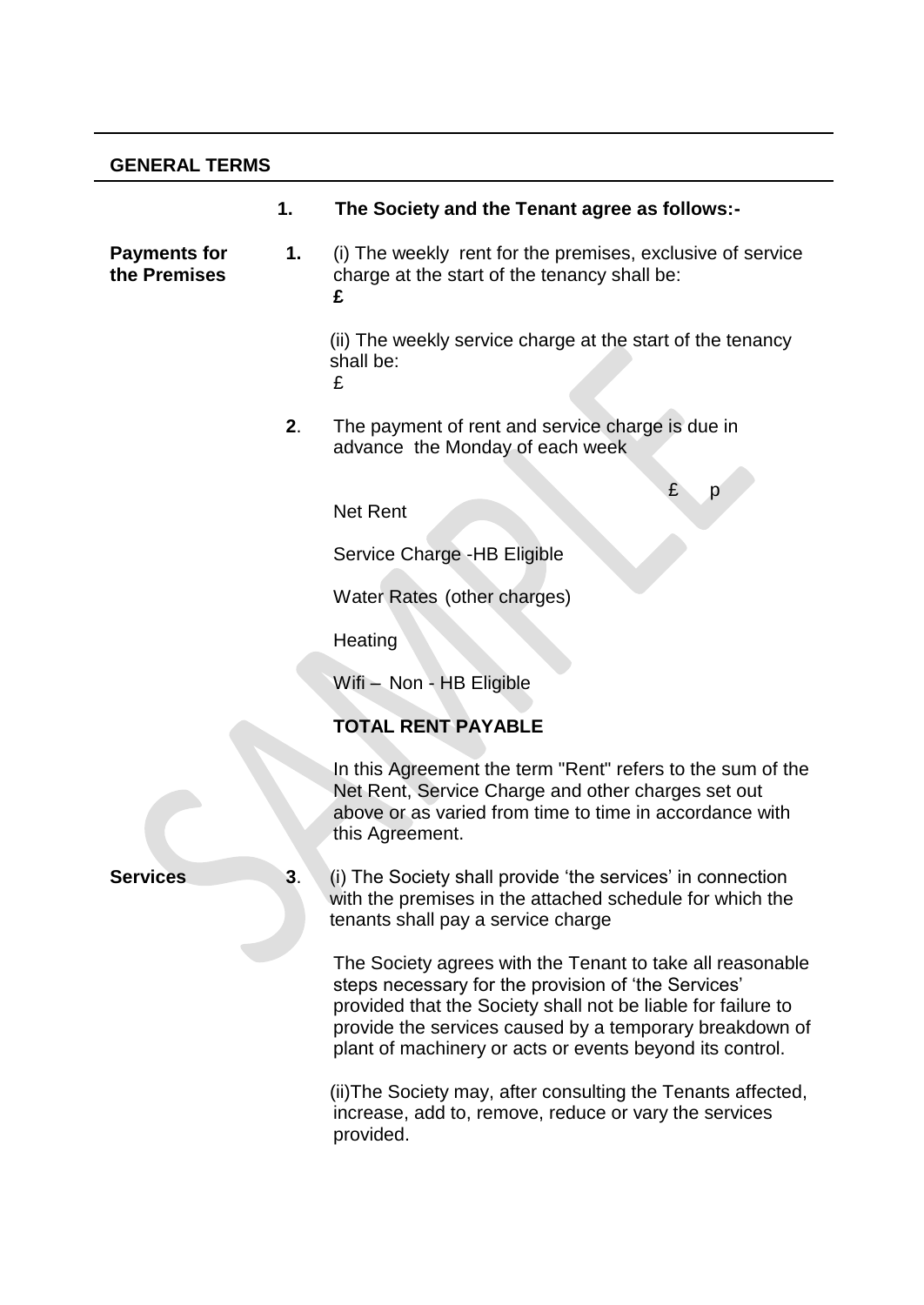**First Rent Increase 4**. (i) The Society may increase or decrease the weekly rent with effect from the first Monday in April following commencement of the tenancy ("the First Review Date") by serving you with a notice specifying the revised rent payable.

> (ii) The Society must serve the notice on you not later than 28 days before the First Review Date.

> (iii)If you consider that the proposed increase in the rent is unreasonable, you may, at any time before the expiration of 28 days from the date of service of the Society's Notice, write to the Society stating that the increase is unreasonable. In that case, the revised Rent will be decided by an independent surveyor appointed by agreement between you and the Society or, if there is no agreement between you and the Society, by the President of the Royal Institute of Chartered Surveyors.

> (iv)The independent surveyor will determine the new rent payable for the Premises as if he was determining it under Section 13 Housing Act 1988. The independent surveyor shall act as an expert and not as an arbitrator and his decision will be binding on both parties. The new rent determined by the independent surveyor will be the Rent payable as from the First Review Date

(v) If you fail to write to the Society Stating that the proposed new Rent is unreasonable within the 28 days you will be deemed to have agreed the revised rent proposed by the Society and the revised Rent will take effect from the First Review Date.

**Subsequent 5.** (i) After the First Rent Increase, the Society may in **Changes in Rent** accordance with the provisions of Sections 13 and 14 of the Housing Act 1988 increase or decrease the Rent by giving the Tenant not less than one calendar months' notice in writing. The notice shall specify the Rent proposed. The revised rent shall be the amount specified in the notice of increase unless the Tenant refers the notice to the First Tier Tribunal to have a market Rent determined. In that case the maximum Rent payable for the following year shall be the Rent so determined.

**Changes in 6.** (i) The Society may increase or decrease your service **Service Charges** charge not more than twice in any one year by giving you not more than one calendar months' notice of the change.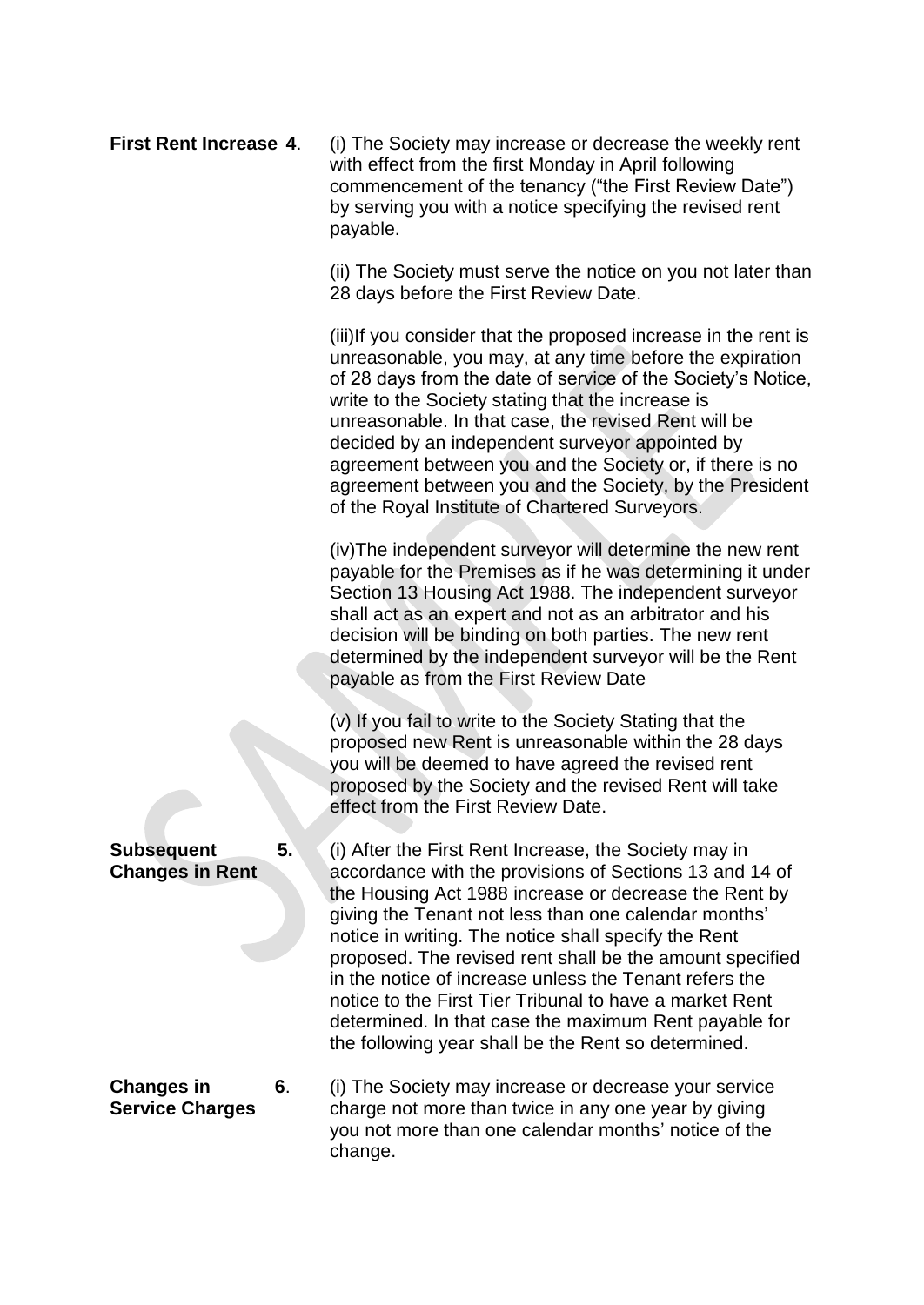- **Altering the 7.** With the exception of any changes in Net Rent, or Service **Agreement** Charge this Agreement can be changed in line with the provisions of Sections 102 and 103 of the Housing Act 1985. This means that the Society can change any part of the Agreement with the exception of changes to the rent by either agreeing the changes with the Tenant or giving the Tenant 28 days notice. Before the Society gives notice it will consult on the details of the proposed changes. The Tenant will have an opportunity to comment on the changes within a reasonable time limit.
- **Serving of 8.** (i) Any document or notice arising from this Agreement **Notices** (including notices on proceedings) shall be validly served on the Tenant if it is delivered to the Premises or sent to the Tenant at the Premises by ordinary pre-paid post.

**(ii) Notice is hereby given in accordance with Section 48 of the Landlord and Tenant Act 1987 that the address of the Society for the receipt of legal notices and any other communications arising from this agreement is:**

**Pat Shaw House 13-19 Ventnor Road Sutton Surrey SM2 46AQ** 

# **THE SOCIETY'S OBLIGATIONS**

| 2.                                 | The Society agrees:-                                                                                                                                                                        |
|------------------------------------|---------------------------------------------------------------------------------------------------------------------------------------------------------------------------------------------|
| <b>Possession</b>                  | 1. To give the Tenant possession of the Premises at the<br>commencement of the Tenancy.                                                                                                     |
| <b>Tenant's Right to</b><br>Occupy | 2. Not to interrupt or interfere with the Tenant's right to<br>peacefully occupy the Premises except where:-                                                                                |
|                                    | access is required, subject to reasonable notice, to<br>(i)<br>inspect the condition of the Premises or to carry<br>out repairs or other works to the Premises or<br>adjoining property, or |
|                                    | the Society is entitled to possession at the end of<br>(ii)<br>the Tenancy.                                                                                                                 |
|                                    | A Court has given the Society possession by<br>(iii)<br>ending the tenancy                                                                                                                  |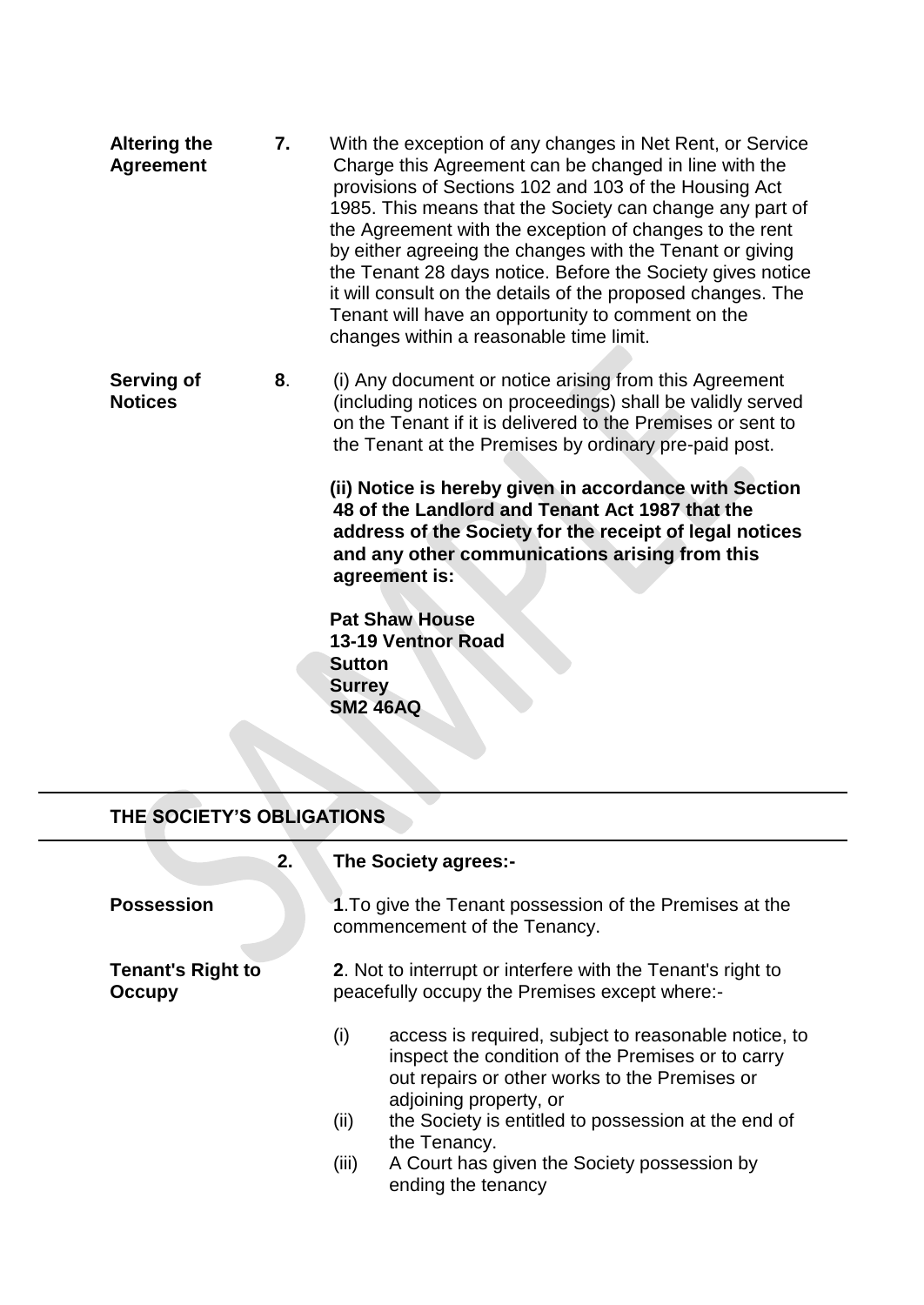| and Exterior                             | and exterior of the Premises, including:                                                                                                                                                                                                                                                                                                                                                                                                                                                                                              |
|------------------------------------------|---------------------------------------------------------------------------------------------------------------------------------------------------------------------------------------------------------------------------------------------------------------------------------------------------------------------------------------------------------------------------------------------------------------------------------------------------------------------------------------------------------------------------------------|
|                                          | (i)<br>drains, gutter and external pipes;<br>(ii)<br>the roof;<br>outside walls, outside doors, window cills, window<br>(iii)<br>catches.<br>(iv)<br>Window frames - including necessary external<br>painting and decorations;<br>internal walls, floors and ceilings, door and door<br>(iv)<br>frames door hinges and skirting boards but NOT<br>including internal painting and decoration;<br>pathways, steps or other means of access;<br>(v)<br>plasterwork.<br>(vi)<br>integral garages and stores and dustbin stores.<br>(vii) |
| <b>Repair of</b><br><b>Installations</b> | 4. To keep in good repair and working order the<br>installations provided by the Society for space heating,<br>water heating and sanitation and for the supply of water,<br>gas and electricity including:                                                                                                                                                                                                                                                                                                                            |
|                                          | (i)<br>basins, sinks, baths, w.c.'s flushing systems and<br>water pipes;<br>electric wiring (including sockets and switches),<br>(ii)<br>gas pipes and water pipes;<br>(iii)<br>water heaters, fireplaces, fitted fires and central<br>heating installations;<br>(iv)<br>rubbish chutes and shared dustbins unless<br>supplied by the local authority;<br>cookers, fridges, washing machines and tumble<br>(v)<br>dryers, furniture, curtains where supplied by the<br>Society.                                                       |
|                                          | The Society will not be liable for the cost of the above if<br>that repair becomes necessary through the fault of the<br>Tenant or his/her household or visitors.                                                                                                                                                                                                                                                                                                                                                                     |
| <b>Repair of Common</b><br><b>Parts</b>  | 5. To take reasonable care to keep the common<br>entrance, halls, stairways, lifts, passageways, rubbish<br>chutes and any other common parts, including their<br>lighting, in reasonable repair and fit for use by the Tenant<br>and other occupiers of and visitors to the Premises                                                                                                                                                                                                                                                 |
| <b>Notice of Access</b>                  | 6. To give reasonable notice to the Tenant to enter the<br>Premises to inspect the state of repair or to carry out<br>repairs to the Premises, except that in an emergency<br>where there is a risk of personal injury or damage to the<br>property, the Society may enter the Premises using such<br>means as necessary without giving notice.                                                                                                                                                                                       |

**Repair of Structure 3**.The Society shall keep in good repair the structure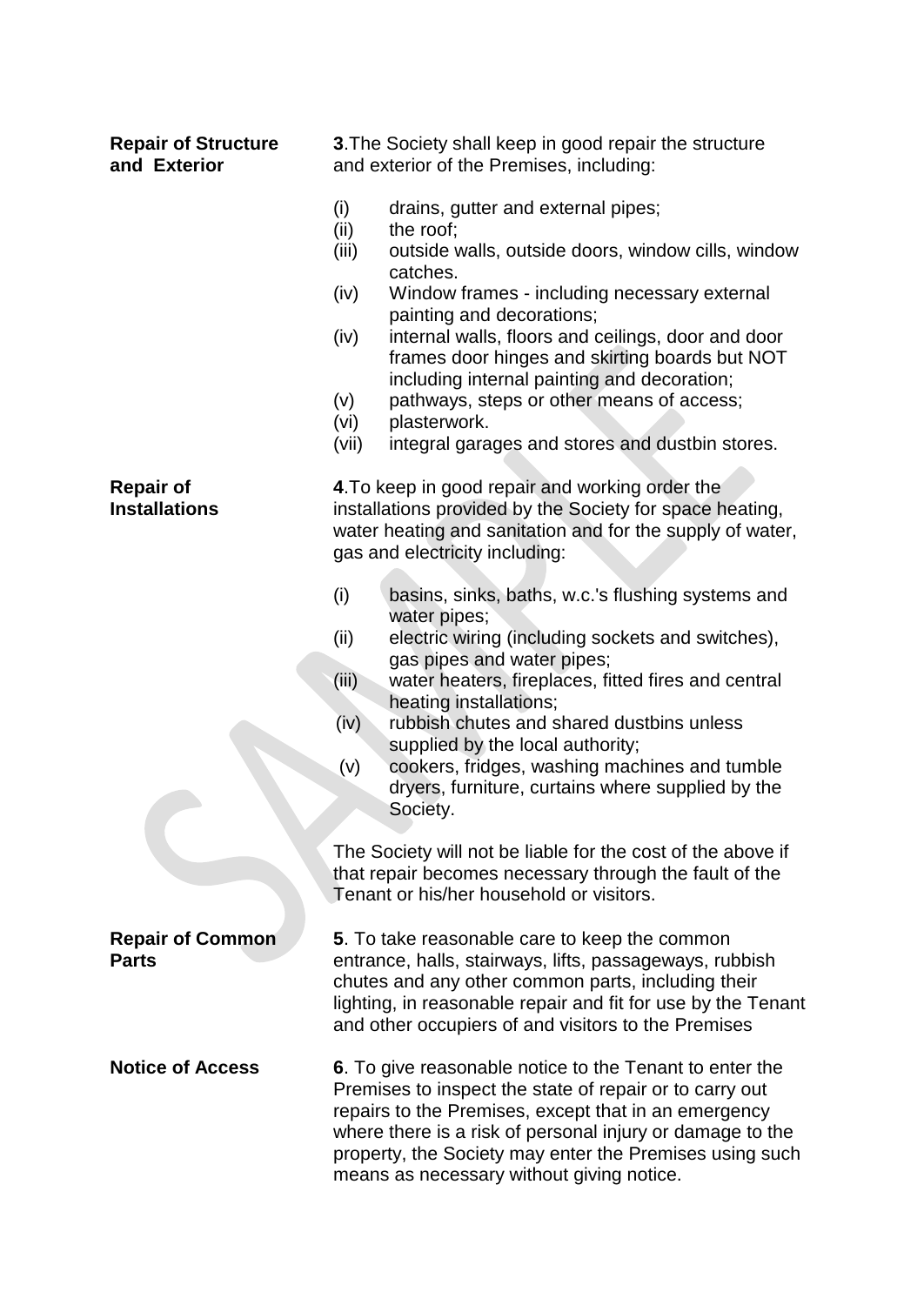| <b>External Decoration</b>                       | 7. To keep the exterior of the premises and any common<br>parts in good state of decoration and normally to decorate<br>these areas between every five to seven years.                                                                                                                                                                                                                          |
|--------------------------------------------------|-------------------------------------------------------------------------------------------------------------------------------------------------------------------------------------------------------------------------------------------------------------------------------------------------------------------------------------------------------------------------------------------------|
| <b>Undertaking Repairs</b>                       | 8. To carry out necessary repairs within a reasonable time<br>of receiving a report of the defect. A schedule of target<br>response times within which repairs for which the Society<br>is responsible are expected to be completed is available<br>from the Society's Head Office.                                                                                                             |
| <b>Insurance</b>                                 | 9. To insure the building but excluding Tenants' fixtures<br>and fittings and contents.                                                                                                                                                                                                                                                                                                         |
| <b>Succession to</b><br><b>Partner/Spouse</b>    | 10. On the death of a sole Tenant who is not a<br>Successor, that the Tenancy will pass to the Tenant's<br>partner (whether or not married to the tenant, and<br>including a same-sex partner) under the provisions of the<br>Housing Act 1988 provided that he or she occupies the<br>Premises as his or her only or principal home at the time<br>of the Tenant's death.                      |
|                                                  | A Successor is:                                                                                                                                                                                                                                                                                                                                                                                 |
|                                                  | (a) a partner in whom the Tenancy was vested this<br>clause; or<br>(b) a person by whom the Tenancy was inherited (see the<br>following clause); or<br>(c) a person that would have been entitled to succeed had<br>the previous Tenant died and to whom the Tenancy was<br>assigned under clause 3 (14); or<br>(d) a Tenant by survivorship when one of two or more<br>joint Tenants has died. |
| <b>Succession (other</b><br><b>Than Partner)</b> | 11. On the death of a sole Tenant who is not Successor<br>as defined in clause 2(10), to seek possession under<br>ground 7 of Schedule 2 of the Housing Act 1988, the<br>person cannot inherit the Tenancy if:-                                                                                                                                                                                 |
|                                                  | (i)<br>is not a member of the Tenant's family; or<br>(ii)<br>did not reside with the Tenant for the twelve<br>months preceding the Tenants death; or<br>(iii)<br>did not occupy the Property as his or her only or<br>principal home at the time of the Tenant's death;<br>or<br>(v)<br>will not agree in writing to abide by the terms of the                                                  |
|                                                  | Tenancy.                                                                                                                                                                                                                                                                                                                                                                                        |
|                                                  | The Society may seek possession if, six months after the<br>death of the Tenant, there has been no grant of probate<br>or letters of administration.                                                                                                                                                                                                                                            |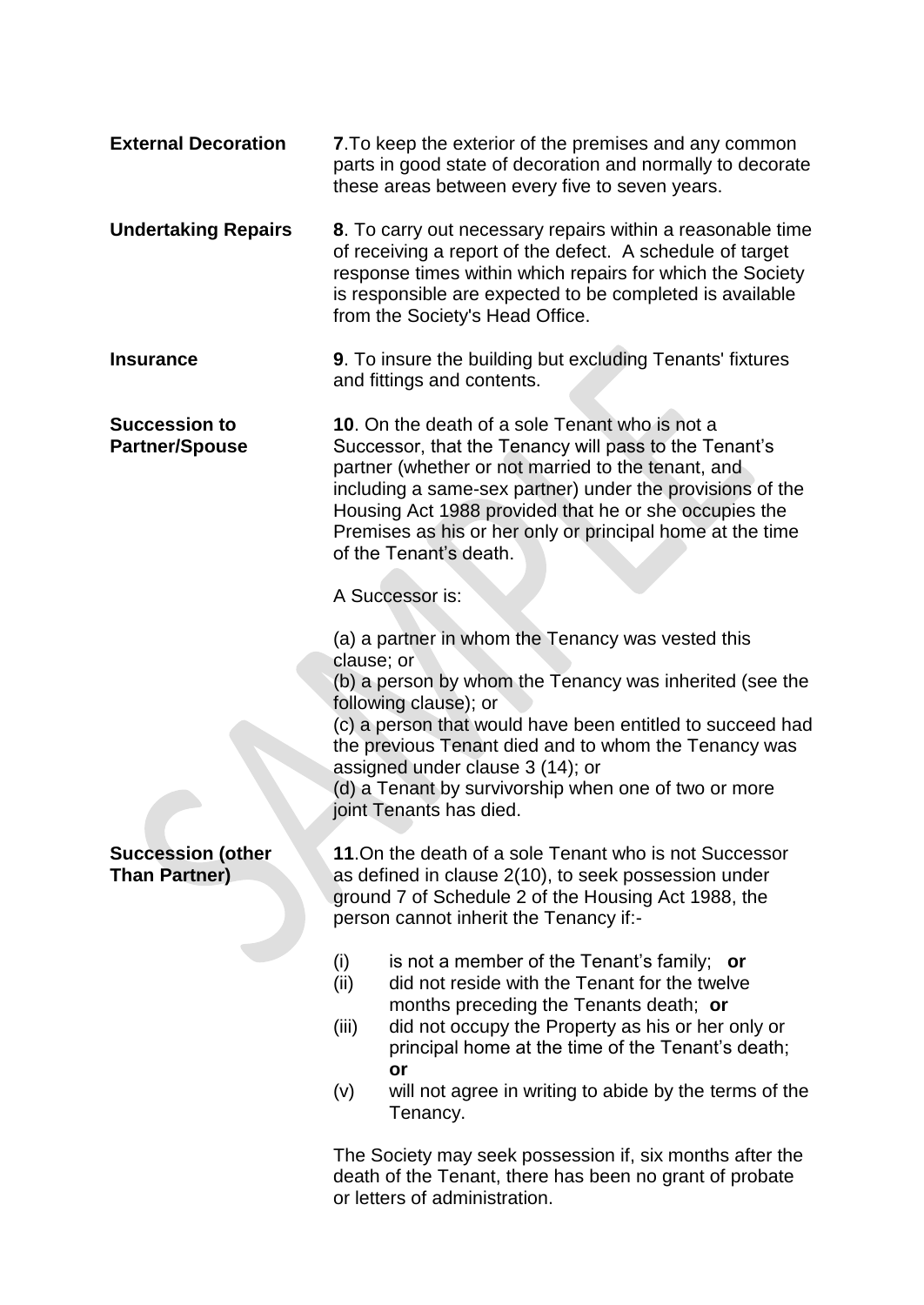**Housing Management 12**. To provide the Tenant with information on its Housing Management policies as required by the guidance issued by the Homes Community Agency under the provisions of Section 36 of the Housing Act 1996.

### **THE TENANT'S OBLIGATIONS**

|                                              | 3. | <b>The Tenant's Agrees:-</b>                                                                                                                                                                                                                                                                                                                                                                                                           |
|----------------------------------------------|----|----------------------------------------------------------------------------------------------------------------------------------------------------------------------------------------------------------------------------------------------------------------------------------------------------------------------------------------------------------------------------------------------------------------------------------------|
| <b>Possession</b>                            |    | 1. To take possession of the Premises at the<br>commencement of the Tenancy and not to part with<br>possession of the Premises.                                                                                                                                                                                                                                                                                                        |
| <b>Principal Home</b>                        |    | 2. To occupy the Premises as his or her only principal<br>home and not to leave them unoccupied for a continuous<br>period of 28 days or more without informing the Society in<br>writing and, if possible, in advance.                                                                                                                                                                                                                |
| <b>Rent</b>                                  |    | 3. To pay Rent and other charges due under this<br>Agreement weekly and in advance.                                                                                                                                                                                                                                                                                                                                                    |
| <b>Outgoings</b>                             |    | 4. To meet all outgoings applying to the premises,<br>including water charges, council tax, and electric and<br>other costs whether metered or billed                                                                                                                                                                                                                                                                                  |
| Use of premises                              |    | 5. Not to carry on any trade, business or profession upon<br>the Premises nor use It for any illegal or immoral<br>purposes but use the property for residential purposes as<br>the Tenants only or principle home                                                                                                                                                                                                                     |
| <b>Nuisance</b>                              |    | 6. Neither to cause, nor to allow members of his or her<br>household or visitors to cause a nuisance or annoyance<br>to other persons in the neighbourhood or to any tenant,<br>agent, employee or contractor of the Society.                                                                                                                                                                                                          |
| <b>Racial and other</b><br><b>Harassment</b> |    | 7. Neither to commit, nor to allow members of his or<br>her household or invited visitors to commit, any<br>harassment, or threat of, on the grounds of race, colour,<br>religion, sex, sexual orientation, disability, age, ethnicity or<br>health status that may interfere with the peace and<br>comfort of, or cause offence to other persons in the<br>neighbourhood or to any tenant, employee, or contractor<br>of the Society. |
| <b>Noise</b>                                 |    | 8. Neither to play, nor to allow to be played, any radio,<br>television, record or tape recording or musical instrument<br>so loudly that it causes a nuisance or annoyance to other                                                                                                                                                                                                                                                   |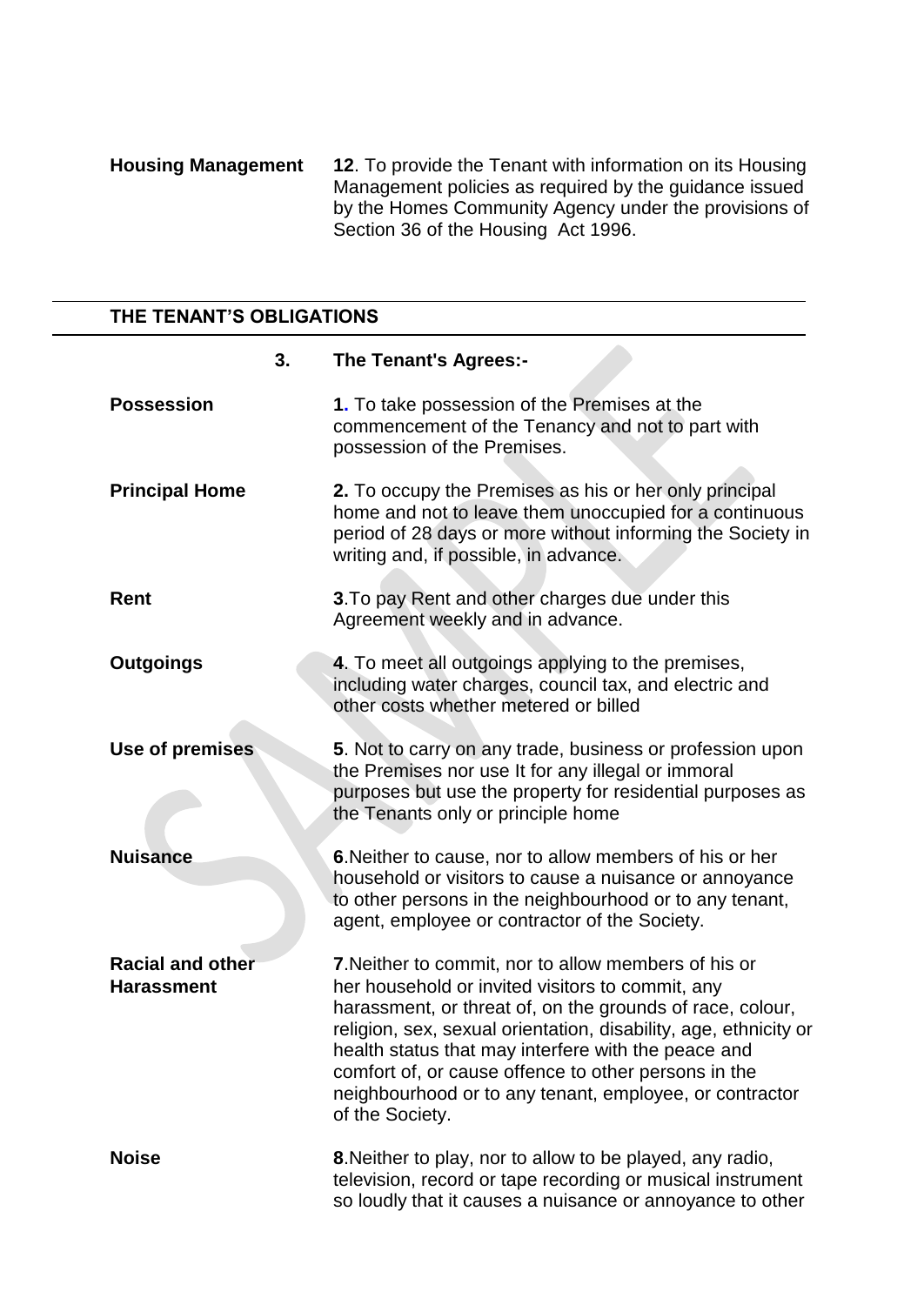|                                               | persons in the neighbourhood or can be heard outside<br>the Premises between the hours of 11.00 pm. and 7.00<br>am. Neither to carry out DIY, use white goods or slam<br>doors between the hours of 11.00pm and 7.30am.                                                                                                                                                             |
|-----------------------------------------------|-------------------------------------------------------------------------------------------------------------------------------------------------------------------------------------------------------------------------------------------------------------------------------------------------------------------------------------------------------------------------------------|
| <b>Violence and</b><br><b>Intimidation</b>    | <b>9 (a)</b> Not to commit, or to allow visitors to commit any act<br>of physical violence to other tenants or their visitors or<br>neighbours or the Society's employees, agents or<br>contractors.                                                                                                                                                                                |
|                                               | 9 (b) Not to commit or allow visitors to commit, or threaten<br>to commit any act which shall place other tenants or their<br>visitors or Society's employees, agents or contractors in a<br>state of fear.                                                                                                                                                                         |
| <b>Conduct Toward the</b><br><b>Household</b> | 10. Not to commit, cause or threaten any violence against<br>a member of your household which would justify that<br>person leaving the premises. The Society will consider it<br>It to be evidence of a failure to keep to the above if<br>(among other things):                                                                                                                    |
|                                               | (i) You have been convicted if an "Offence against the<br>person" regarding a member of your household or<br>(ii) A court order has been made against you either to<br>leave the Premises, temporarily or permanently, or<br>concerning your future conduct towards a member of your<br>household.                                                                                  |
| <b>Pets</b>                                   | 11. To obtain written permission from the Society to keep<br>a dog or any other animal at the property (apart from<br>small caged birds or fish). If permission is granted, to<br>keep any animal under control and not to allow the animal<br>to foul the communal areas.                                                                                                          |
|                                               | The Society will take back permission if it feels the animal<br>is causing a nuisance or is a danger to other people.                                                                                                                                                                                                                                                               |
| Internal decoration                           | 12. To keep the interior of the Premises in good and clean<br>condition and to decorate all internal parts of the<br>Premises as frequently as is necessary to keep them in<br>good decorative order. Any premises which comprise a<br>flat which is not situated on the ground floor of a block<br>must be kept fully carpeted throughout, except for the<br>kitchen and bathroom. |
| Garden                                        | 13. To keep the common parts including any garden of<br>which the Tenant has sole or shared use clean and tidy<br>and free from obstruction. Not to remove or provide any<br>trees, hedges, fences, or other garden structures without<br>first obtaining the Society's written permission first. If you                                                                            |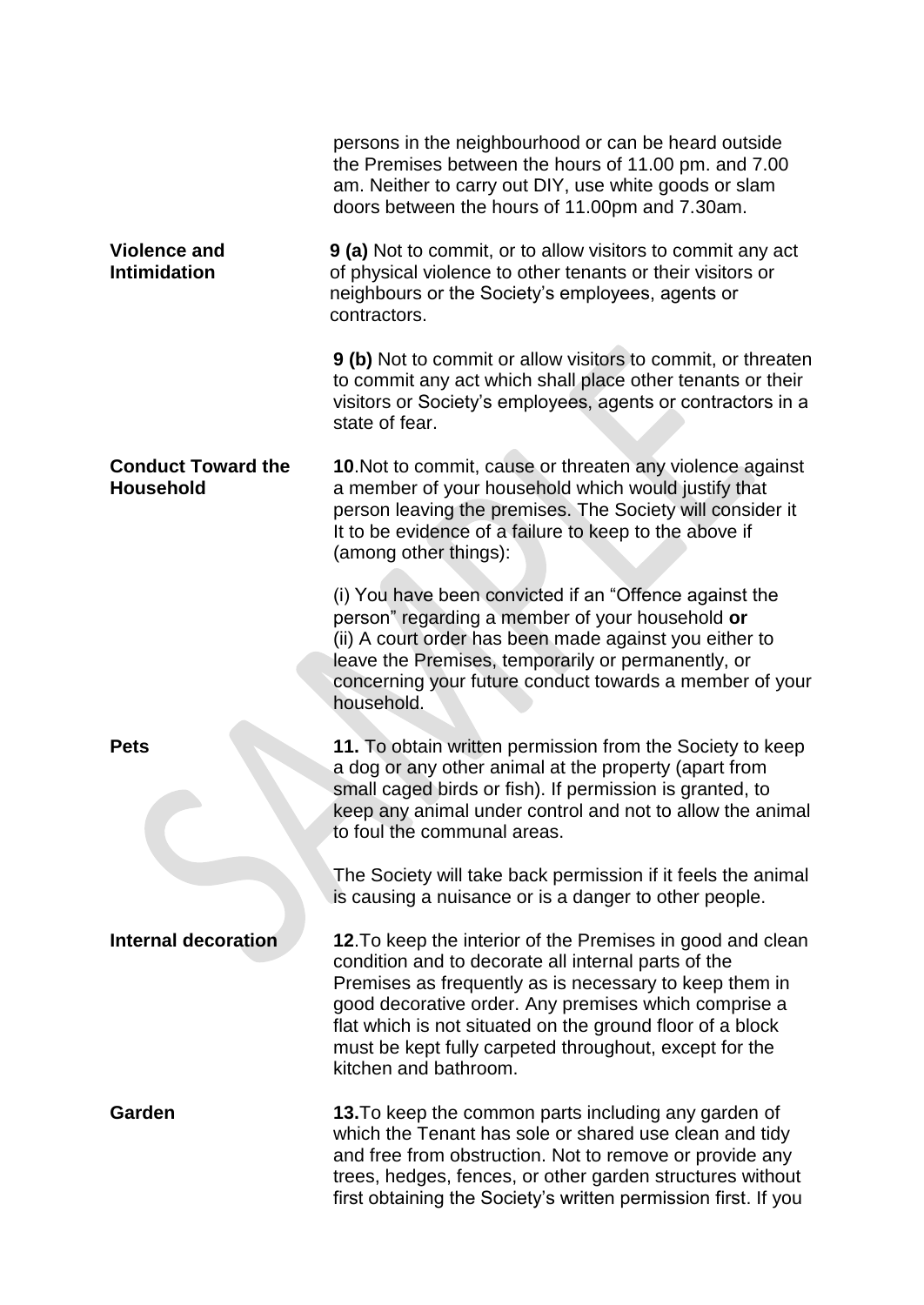|                                                                       | have sole use of a garden, you are responsible for the<br>repair, maintenance and replacement of your boundary<br>fencing, apart from where the boundary abuts a highway,<br>footpath or water.                                                                                                                                                                                                                                                         |
|-----------------------------------------------------------------------|---------------------------------------------------------------------------------------------------------------------------------------------------------------------------------------------------------------------------------------------------------------------------------------------------------------------------------------------------------------------------------------------------------------------------------------------------------|
| <b>Damage to Premises</b>                                             | 14. To make good any damage to the Premises or the<br>Society's fittings and fixtures or to the common parts of<br>adjoining Premises or another tenant's belongings where<br>that damage has been caused by the neglect or<br>carelessness of the Tenant, his/her household or visitors.<br>If the Tenant fails to make good such damage the<br>Landlord may carry out the works and recover the cost<br>from the Tenant.                              |
| <b>Tenant's Repair</b><br><b>Responsibilities</b>                     | 15. To be responsible for certain repairs, e.g tap washers,<br>glass windows which require attention due to the<br>Tenant's misuse, to keep waste pipes clear of blockage,<br>and other minor items not listed as the Society's<br>responsibility, with reasonable speed, to prevent damage<br>or deterioration. The Society will invoice the Tenant for<br>the cost of any work it has undertaken which is the<br>Tenant's responsibility to complete. |
| <b>Reporting Repairs</b>                                              | 16. To report to the Society straight away any disrepair or<br>defect for which the Society is responsible in the premises<br>or common parts.                                                                                                                                                                                                                                                                                                          |
| <b>Access</b>                                                         | 17. To allow the Society's employees or contractors<br>access at reasonable hours and subject to reasonable<br>notice, to carry out inspections, repairs and other works to<br>the property or to neighbouring properties.                                                                                                                                                                                                                              |
|                                                                       | The Society will normally give at least 24 hours' notice,<br>but immediate access may be required in an emergency.<br>This means the Society could force entry to your home in<br>an emergency.                                                                                                                                                                                                                                                         |
| <b>Obstructing people</b><br><b>Working for the</b><br><b>Society</b> | <b>18. The tenant or tenants household or visitors must not</b><br>be abusive, obstruct or assault anyone carrying out work<br>for the Society.                                                                                                                                                                                                                                                                                                         |
| <b>TV/Radio Aerial</b>                                                | 19. Not to erect any aerial for TV or radio (including a<br>Satellite Dish, CB and short wave radio) without the<br>Society's written permission.                                                                                                                                                                                                                                                                                                       |
| <b>Roadways</b><br><b>Car Parking</b>                                 | <b>20.</b> Not to block local roadways and other vehicular<br>access, and to keep them, and car parking spaces, clear<br>of un-roadworthy and or untaxed vehicles and other<br>obstructions.                                                                                                                                                                                                                                                            |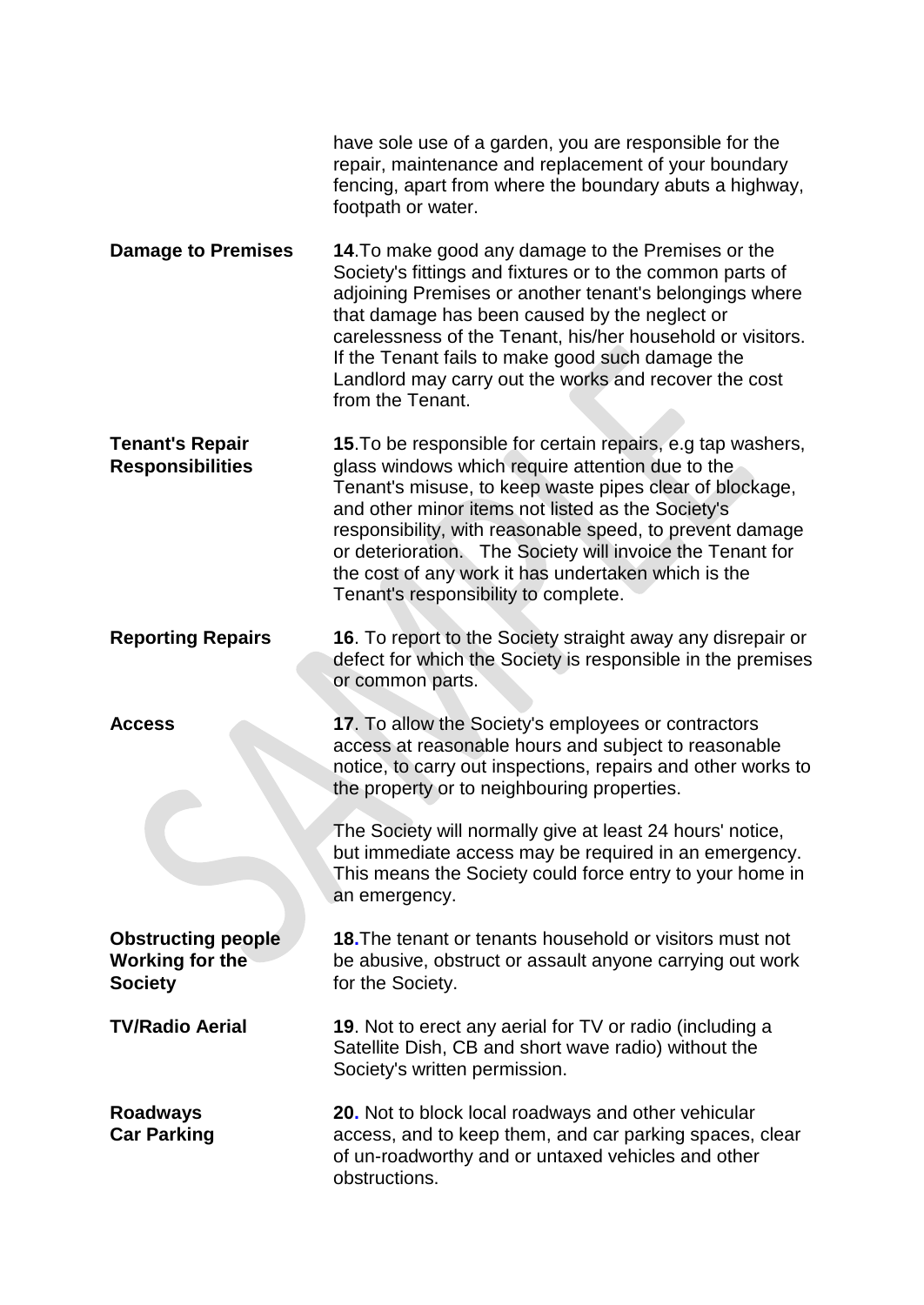|                                         | (i) To park or leave taxed vehicles only in the car space<br>designated for the tenant use by the society and that<br>vehicles parked in unauthorised places may be<br>removed. By signing this agreement you authorise the<br>Society to remove any vehicles in breach of these<br>conditions, or which reasonably appear to officers of<br>the Society to be abandoned or dangerous                                      |
|-----------------------------------------|----------------------------------------------------------------------------------------------------------------------------------------------------------------------------------------------------------------------------------------------------------------------------------------------------------------------------------------------------------------------------------------------------------------------------|
|                                         | (ii) To obtain the Society's written consent before parking<br>or leaving any heavy goods vehicle, caravan, boat,<br>skip or anything other than a private motor vehicle or<br>motorbike.                                                                                                                                                                                                                                  |
| <b>Maintenance of</b><br><b>Vehicle</b> | 21. Not to carry out work on any of the vehicles or<br>other items listed in clause 3.20 above on any part of the<br>Society's land, or any part of the property (including car<br>spaces) except for minor repair, maintenance or servicing<br>of the tenant's own motor vehicle or motorbike in such a<br>manner and at such times as will not cause a nuisance as<br>defined in clause 3.6 above.                       |
| <b>Inflammable</b><br><b>Substances</b> | 22. Not to use any paraffin or liquid gas stove or heater or<br>store any inflammable substances on the Premises.                                                                                                                                                                                                                                                                                                          |
| <b>Sub-Letting</b>                      | 23. The Tenant may sub-let part of the Premises but must<br>obtain the Society's written permission first. The Tenant<br>must not give anyone an assured sub tenancy of any part<br>of the premises or sublet the whole property.<br>Consent will not normally be unreasonably withheld.                                                                                                                                   |
| <b>Assignment</b>                       | 24. Not to assign the Tenancy except in furtherance of a<br>court order or with the written consent of the Society<br>when exercising the right to exchange set out in clause<br>4(11) below or assigning the Tenancy to someone that<br>would have been qualified under clause 2(10) or 2(11)<br>above to succeed to the Tenancy had the Tenant died.                                                                     |
| Overcrowding                            | 25. Not to allow more than the permitted number of<br>persons to reside at the Premises.                                                                                                                                                                                                                                                                                                                                   |
| <b>Ending of Tenancy</b>                | 26. To give the Society at least four full weeks' notice, in<br>writing, when the Tenant wishes to end the Tenancy.                                                                                                                                                                                                                                                                                                        |
| <b>Moving Out</b>                       | 27. To give the Society vacant possession and return the<br>keys of the Premises at the end of the Tenancy by 12<br>noon on the date of the end of the Tenancy. To remove<br>all furniture, personal possessions and rubbish and leave<br>the Premises and the Society's fixtures and fittings in<br>good lettable condition and repair. The Society accepts<br>no responsibility for anything left at the Premises by the |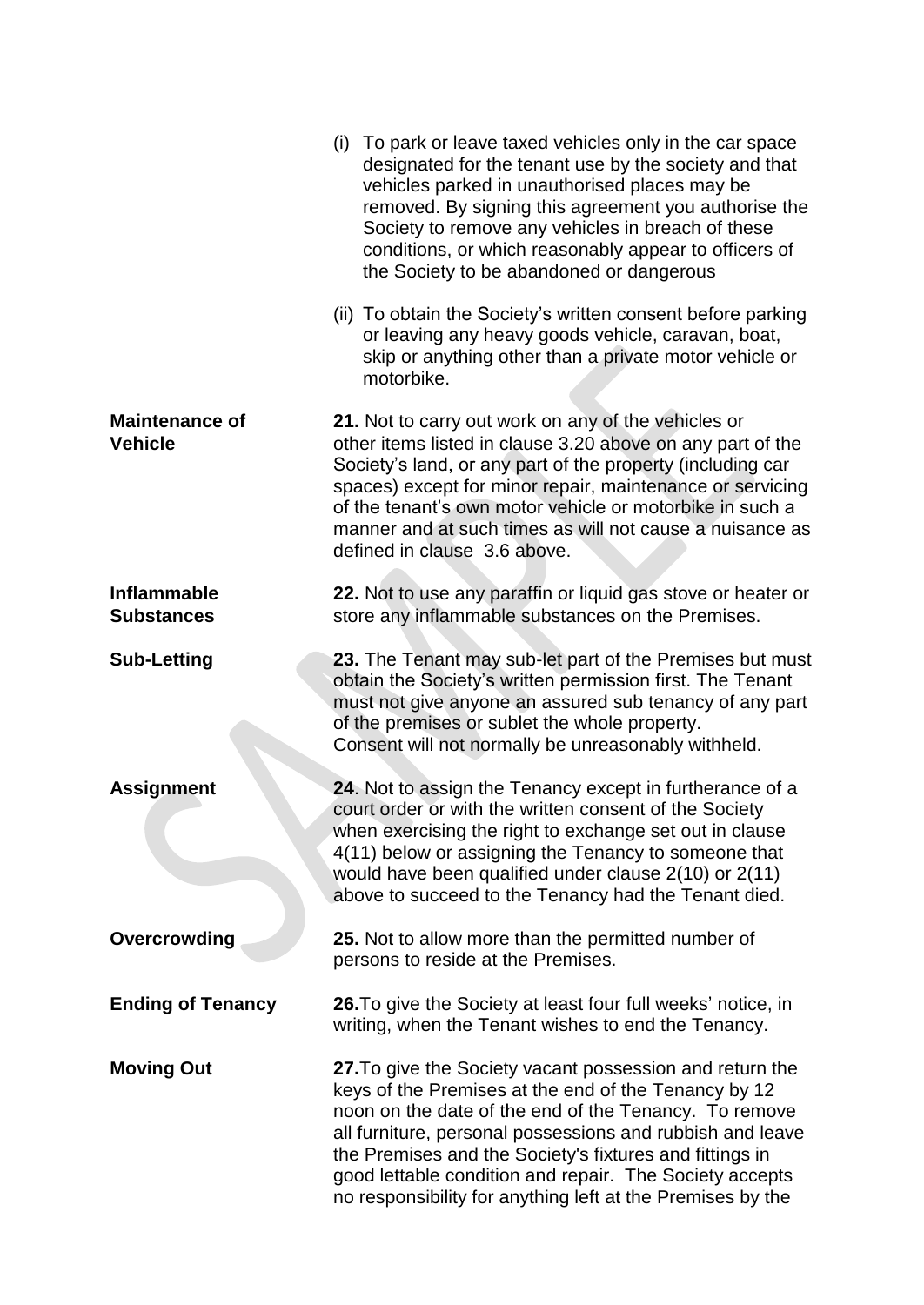Tenant at the end of the Tenancy and will recharge the Tenant for any repairs (fair wear and tear accepted) or removal costs necessary to re-let the property.

#### **THE TENANT'S RIGHTS**

#### **4. The Tenant's Rights**

**Right to Occupy 1.** The Tenant has the right to occupy the Premises without interruption or interference from the Society for the duration of this Tenancy (except for the obligation contained in this Agreement to give access to the Society's employees or contractors) so long as the Tenant complies with the terms of this Agreement and has proper respect for the rights of other tenants and other persons in the neighbourhood. **Security of Tenure 2.** The Tenant shall remain as assured tenant so long as he/she occupies the Premises as his/her only or principal home. The Society can end a periodic assured nonshorthold tenancy only by obtaining a court order for possession of the Premises on one of the grounds listed in Schedule 2 of the Housing Act 1988. The society agrees that it will not give less that Four weeks notice in writing of its intention to seek a possession order. **Cessation of Assured 3.** If the Tenancy ceases to be an assured tenancy the **Tenancy** Society may end the Tenancy by giving four weeks' notice in writing to the Tenant. **Right to take in 4.** Subject to clauses 3(23) and 3(25) above, the Tenant **Lodgers and sublet** may, with permission, take in any persons as lodgers or may with written consent of the Society sublet part of the Premises provided that the Tenant does not grant an assured sub-tenancy. **Right to Make 5.** The Tenant may make improvements, alterations and **Improvements** additions to the Premises including the erection of a television aerial, receiver, external decoration and

> additions to, or alterations in, the Society's installations, fixtures and fittings, provided that the Tenant has first obtained the written consent of the Society and all other necessary approvals (for example, planning permission or

building regulations approval). The Society shall not unreasonably withhold its consent but may make it conditional upon the work being carried out to a certain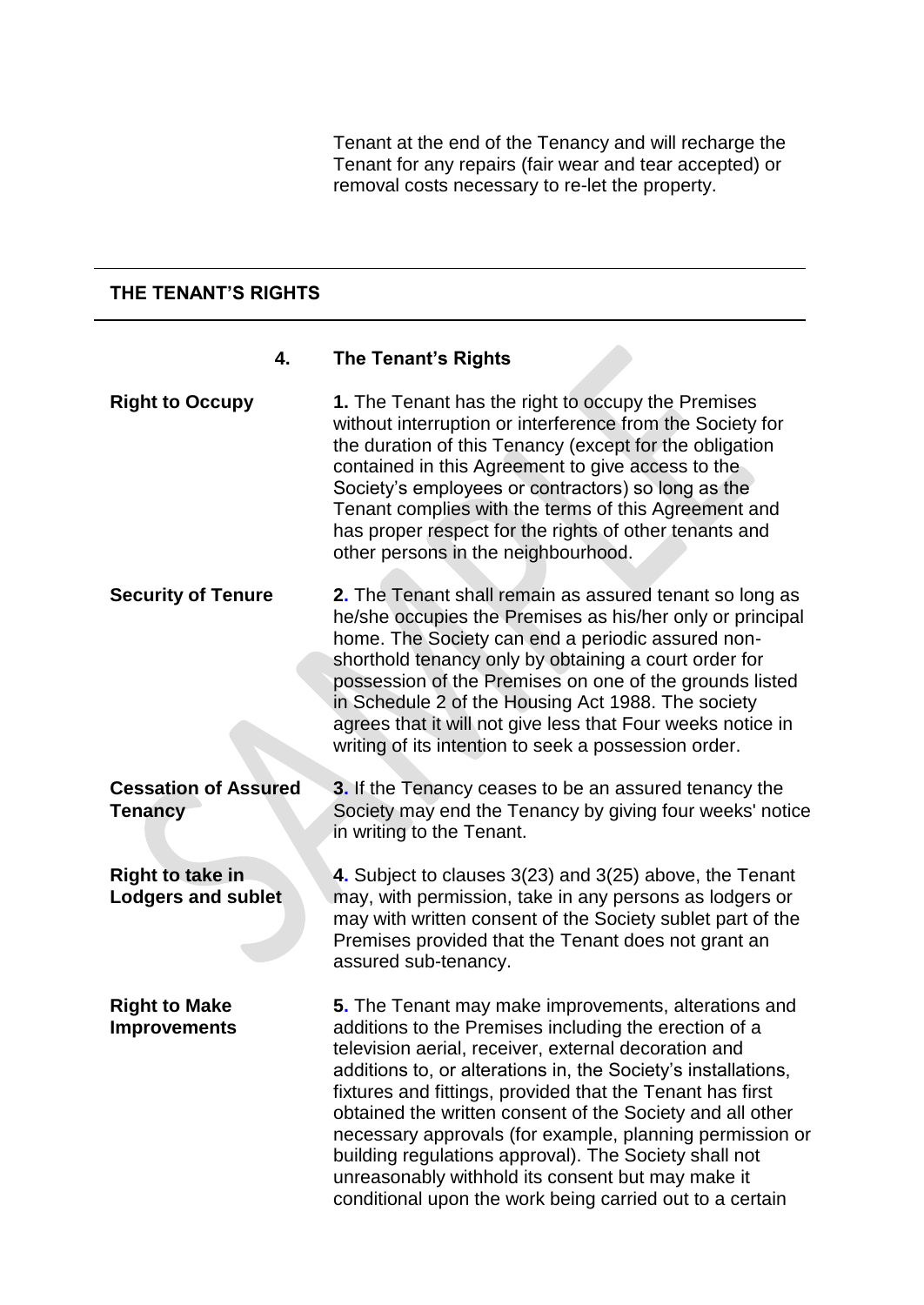|                                                | standard. Failure to seek the Society's consent or to<br>comply with the Society's conditions shall be a breach of<br>the Tenant's obligations under this Tenancy.                                                                                                                                                                                                                                                |
|------------------------------------------------|-------------------------------------------------------------------------------------------------------------------------------------------------------------------------------------------------------------------------------------------------------------------------------------------------------------------------------------------------------------------------------------------------------------------|
| <b>Compensation for</b><br><b>Improvements</b> | 6. The Society has a scheme under which the Tenant<br>may be compensated for the costs of specified<br>improvements. The scheme will operate in accordance<br>with the requirements of the Homes Community Agency<br>as laid down from time to time. The Society will provide<br>details of the scheme on request.                                                                                                |
| <b>Right to Repair</b>                         | 7. The Tenant has the right to carry out repairs which are<br>the Society's responsibility where the Tenant has reported<br>the need for repair in writing and where the Society has,<br>without good reason, failed to carry out the repair within<br>28 days of receiving such report. This may only be<br>exercised in the ways set out in the regulations contained<br>in Section 96 of the Housing Act 1985. |
| <b>Right to</b><br><b>Consultation</b>         | 8. The Society shall consult the Tenant before making<br>changes in of housing management or maintenance<br>which are likely to have a substantial effect on the Tenant.                                                                                                                                                                                                                                          |
| <b>Right to Information</b>                    | <b>9.</b> The Society will make information about the Society's<br>policies and procedures available to the Tenant as<br>required by the Tenant's Charter and will allow the<br>Tenant, on giving reasonable notice, to see all information<br>relating to the Tenancy with the exception of information<br>provided by third parties.                                                                            |
|                                                | Further information about this Agreement and the rights<br>and remedies for any breach of it available to both the<br>Tenant and the Society can be found in the Tenant's<br>Handbook, a copy of which will be issued to the Tenant at<br>the time of signing the Agreement.                                                                                                                                      |
| <b>Right to Exchange</b>                       | <b>10.</b> The Tenant has the right to exchange this Tenancy by<br>way of assignment with that of another assured periodic<br>or secure Tenant of a registered housing association or a<br>local authority subject to the prior written consent of the<br>Society, which shall only be withheld on specified<br>grounds.                                                                                          |
| <b>Complaints</b>                              | 11. The Society shall establish a procedure for dealing<br>with complaints raised by the Tenant on any matter<br>arising from this Tenancy. The procedure shall operate in<br>accordance with the requirements of the Homes<br>Community Agency as laid down from time to time. The<br>Society shall provide details of the procedure at the<br>beginning of the Tenancy.                                         |